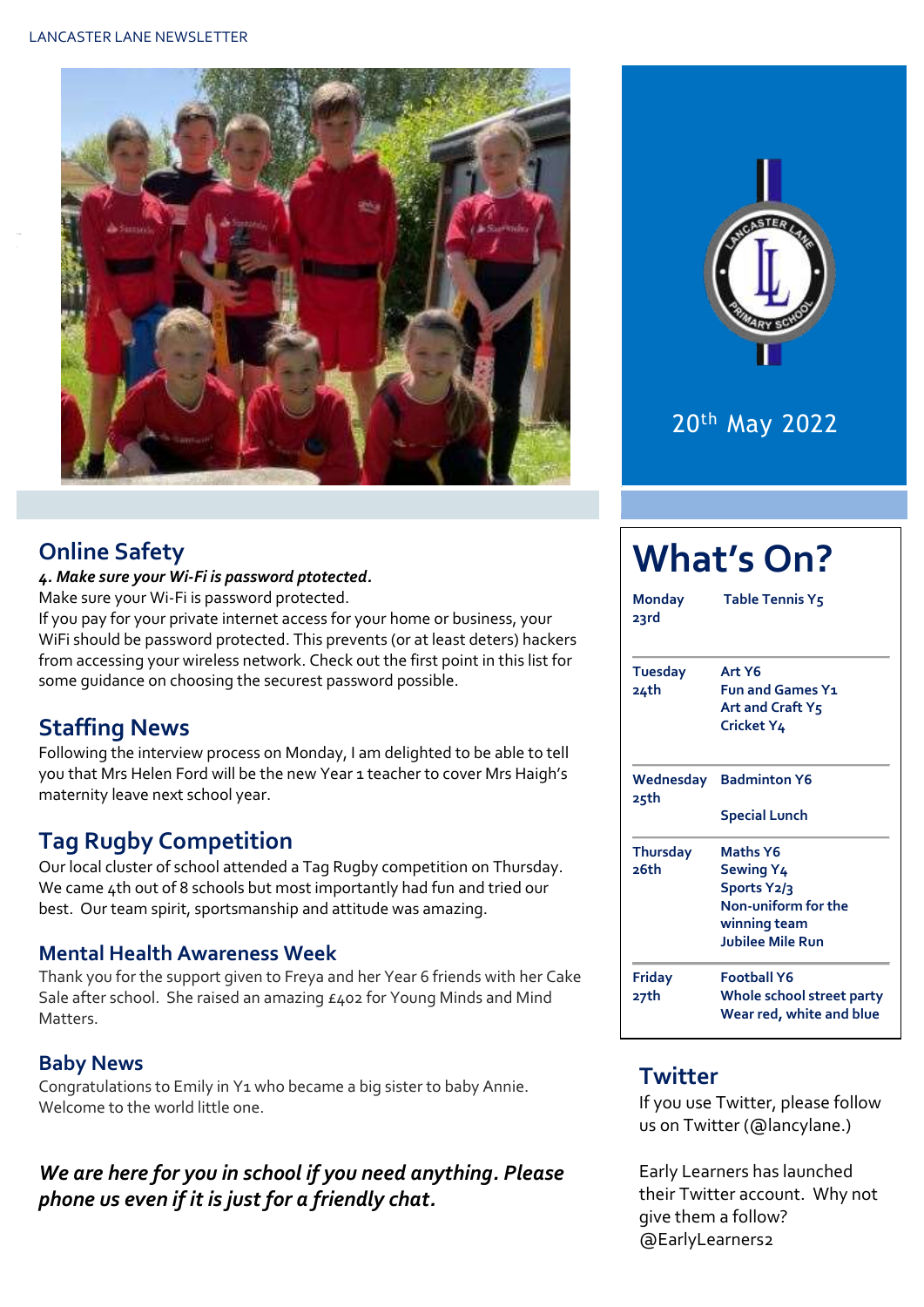

#### **Jubilee Celebrations**

Our Book Week will be in celebration of Queen Elizabeth II's 70 years reign. Each class will be enjoying books from a different decade. Please see the attached Book Week newsletter for further information.

We will also be holding a variety of events in school next week to mark this historic occasion.

On Monday, Vice Chair Cllr Sheila Edwards-Williams and Cllr Steve Maddock from the Parish Council will be visiting school to deliver a commemorative Platinum Jubilee coin for each of the children.

On Thursday morning, before school and starting at 8:30 am, Mr Wood has organised a Jubilee Mile Fun Run. All members of the school community (parents/ carers and children) are welcome to join us on the school field. We are aiming to each complete 10 laps of the track - equivalent to 1 mile. This can be walked, jogged or run! Participants take part on the understanding that Lancaster Lane School is not liable for any injuries should anyone fall, trip or otherwise hurt themselves. We look forward to seeing you there. On Friday we will be having a picnic lunch. If your child stays for school dinner this will be made up by the kitchen. If your child stays for packed lunch we will be sending home a jubilee lunch box for them to bring in on Friday. Please only pack it with what you would normal pack for your child's school dinner as the emphasis is on a whole school picnic gettogether. On Friday it is wear red, white and blue to school day to mark the jubilee.

#### **Year 2 SATS**

Wow! The Year 2 children have been amazing completing their 'Biscuit Work' this week. We are proud of every single one of them.

#### **Stoppers/Breakfast Club**

It's so easy to book online for a place at Breakfast Club and / or Stoppers. The children have the opportunity to have lots of fun giving you peace of mind that they are being well looked after. Prices are £3.50 for Breakfast Club and £8.20 for Stoppers.

**And finally….** Everyone can make promises but very few people can keep them forever.

#### **PTA Events**

It would be lovely to see some new faces at the PTA meeting on Monday at 3.30pm in Year 1. 'Old' faces are welcome too!

#### **Pupil Parliament**

The Pupil Parliamentarians from our local cluster of schools will be coming to Lancaster Lane on Monday morning to work on a collaborative jubilee art project. Watch out for the finished product later in the week.